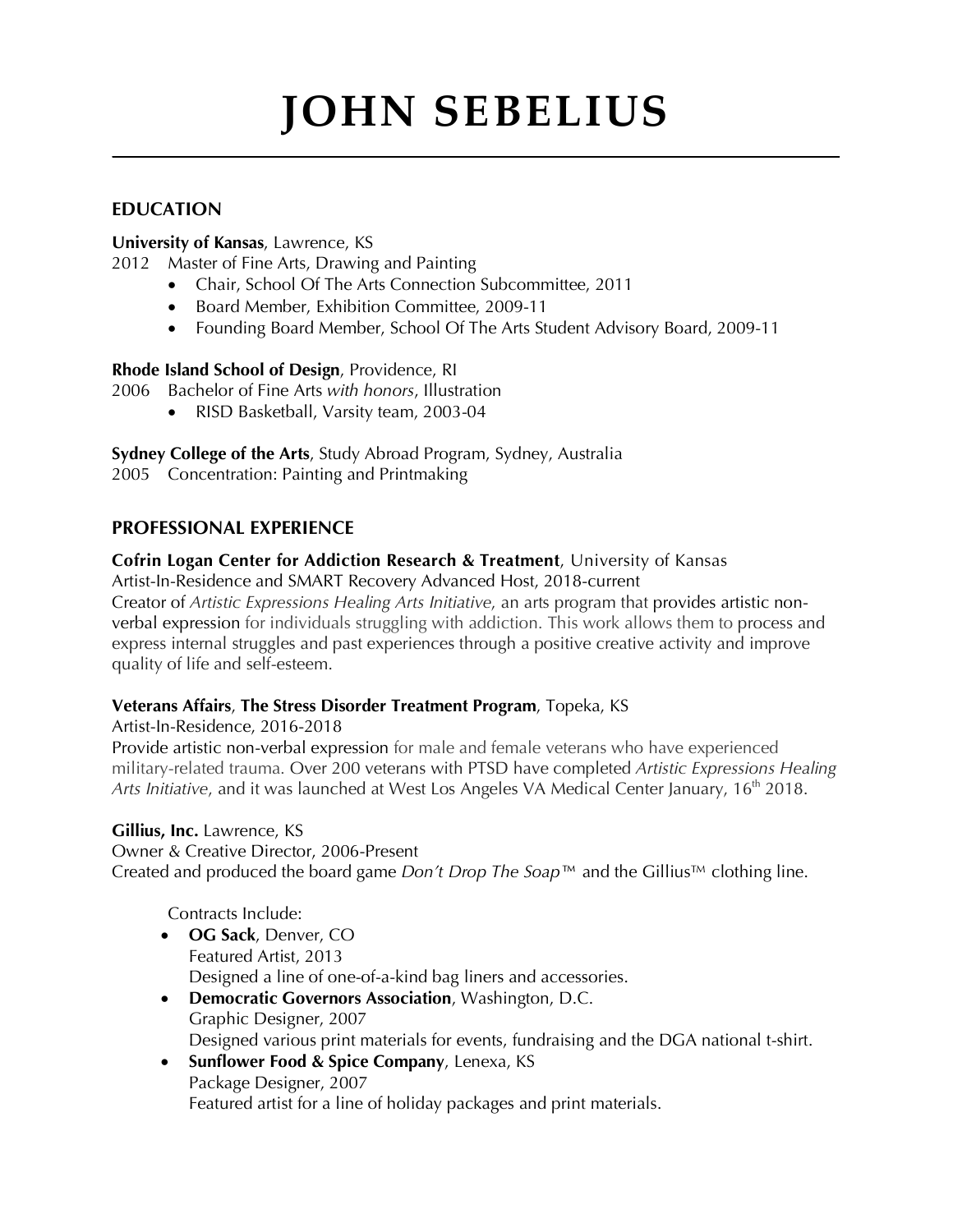## **TEACHING EXPERIENCE**

- 2017 Washburn University, Adjunct Professor, Drawing 1 (3 courses) Washburn University, Adjunct Professor, Design 1
- 2016 Washburn University, Adjunct Professor, Drawing 1
- 2012 University of Kansas, Instructor of Record, Drawing 2
- 2011 University of Kansas, Instructor of Record, Landscape Painting: Vista and Visage University of Kansas, Graduate Teaching Assistant, Captured Alive: Portrait Painting
- 2010 University of Kansas, Instructor of Record, Introduction to Drawing 1 University of Kansas, Graduate Teaching Assistant, Figure Drawing University of Kansas, Graduate Teaching Assistant, Landscape Painting
- 2009 University of Kansas, Graduate Teaching Assistant, Sculpture 1 & 2 and Painting 1-4

#### **SOLO/DUO EXHIBITIONS**

- 2020 *Born To Kill*, (collaboration with Chris King), Cider Gallery, Lawrence, KS
- 2019 *Collection*, Holt-Russell Gallery, Baker University, Baldwin, KS
- 2018 *I'm Not From Here*, (collaboration with Chris King), Glassblock Gallery, University of Arkansas, Monticello, AR
- 2017 *Litter Box*, Phoenix Gallery, Lawrence, KS *CollabMeNot*, (collaboration with Chris King), Cider Gallery, Lawrence, KS
- 2016 *Cupcakes*, Phoenix Gallery, Lawrence, KS
- 2015 *More Than Meets The Eye*, collaboration with Jeromy Morris, Cider Gallery, Lawrence, KS
- 2014 *Do You Know Who My Father Is?!,* Lawrence Arts Center, Lawrence, KS *New Work*, Strecker-Nelson Gallery, Manhattan, KS
- 2013 *Sebelius,* (duo show with James Borger), Leopold Gallery, Kansas City, MO *Friends In My Head,* Plenum Space, Kansas City, MO
- 2012 *Decadent and Depraved*, Gonzo Museum, Aspen, CO *Still Under The Influence*, The Granada Theatre, Lawrence, KS *100 Questions About Sturgis*, (MFA Thesis) Art & Design Gallery, Lawrence, KS
- 2011 *Sebelius*, Kansas City Artists Coalition Underground Gallery, Kansas City, MO *Under The Influence*, Invisible Hand Gallery, Lawrence, KS *Still Searching*, Knuckleheads Saloon, Kansas City, MO
- 2010 *Outcast*, Bourgeois Pig, Lawrence, KS

#### **GROUP EXHIBITIONS (selected)**

- 2020 *Vicinity: A Group Exhibition*, Cider Gallery, Lawrence, KS
- 2018 *Art Kansas*, McPherson College, McPherson, KS (invitational)
- 2017 *99: Locally Brewed*, Cider Gallery, Lawrence, KS
- 2016 *The Murray Invitational*, Public Works, San Francisco, CA (invitational) *Ratio*, Cider Gallery, Lawrence, KS
- 2015 *Seed Co Residents Group Show*, 2016 Main, Kansas City, MO
- 2014 *Cider Gallery Group Show*, Cider Gallery, Lawrence, KS
- 2013 *Hot Sheets II: Hotter Sheets,* Wonder Fair, Lawrence, KS
- 2011 *Lawrence Art Party*, Hobbs Taylor Gallery, Lawrence, KS *Above Average: Recent Work from Decent People*, A & D Gallery, Lawrence, KS
- 2010 *Graduate Scholarship Show*, Art & Design Gallery, Lawrence, KS
- 2009 *Prairie Fire: In The Field or In The Glass*, Pearl Gallery, Kansas City, MO
- 2006 *RISD Senior Illustration Show*, Woods-Gerry Gallery, Providence, RI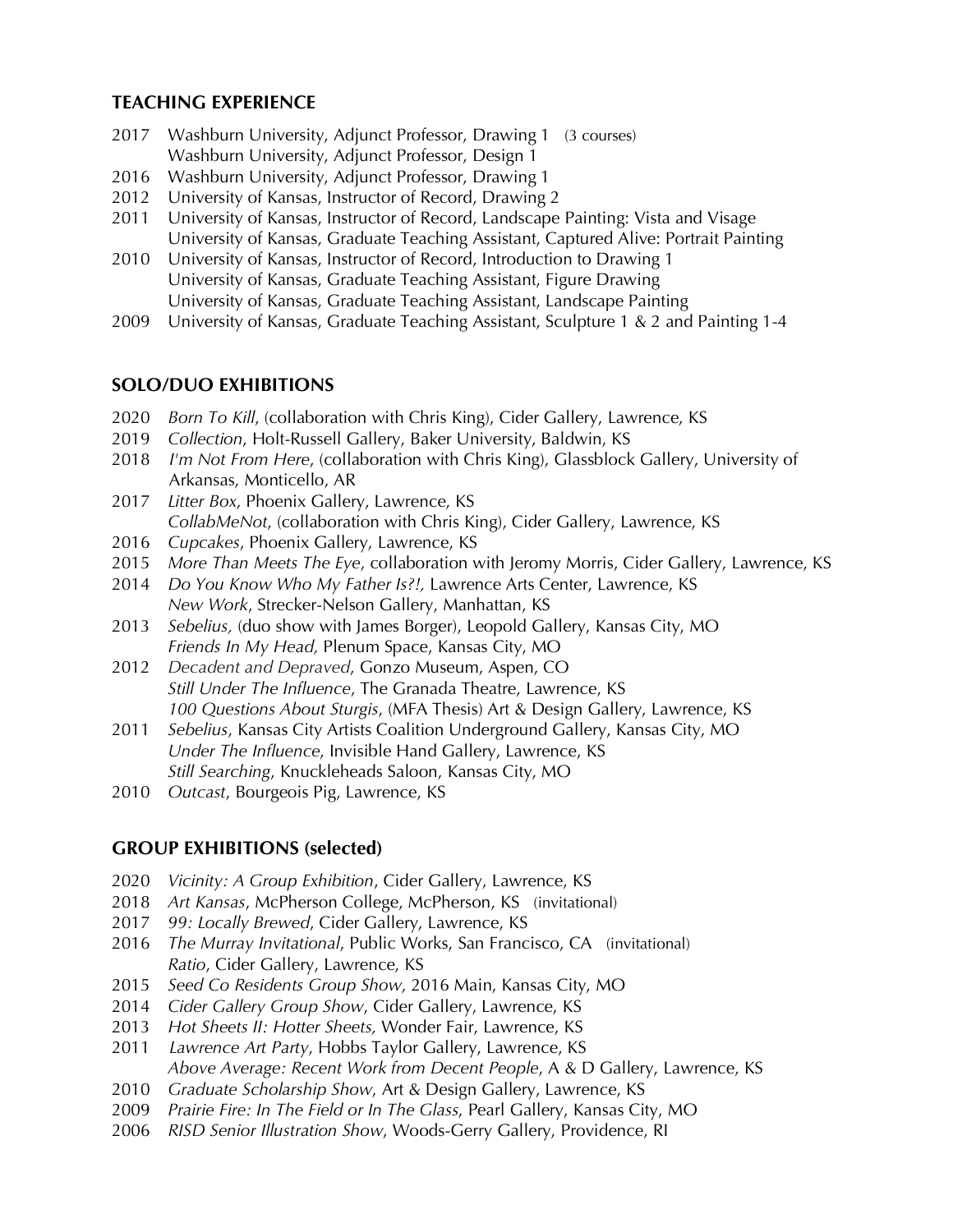#### **GROUP EXHIBITIONS (selected)** (continued)

- 2006 *\$760,000 Show*, ISB Gallery, Providence, RI
- 2005 *Great Works Exhibition*, Gallery Two, Sydney, Australia
- 2004 *Contemporary Topics in Illustration*, ISB Gallery, Providence, RI
- 2003 *RISD Freshmen Foundation,* toured China
- 2001 *SAIC Summer Exhibition*, SAIC Gallery, Chicago, IL

#### **VISITING ARTIST**

- 2019 University of Wisconsin-Superior
- 2018 Louisiana School for Math, Science, and the Arts, Natchitoches, LA University of Arkansas at Monticello
- 2016 Louisiana School for Math, Science, and the Arts, Natchitoches, LA

#### **ARTIST RESIDENCIES/WORKSHOPS**

- 2017 Tom Huck's Woodcut Master Workshop, St. Louis, MO
- 2015 Large Woodblock Print Workshop, Lawrence Arts Center
- 2013 Project-Based Residency, Lawrence Arts Center, Lawrence, KS
- 2011 Vermont Studio Center, Johnson, VT
- 2001 Summer Institute Residency Program, The Art Institute of Chicago Pre-College ArtLab, Kansas City Art Institute

#### **AWARDS AND GRANTS**

| 2019 TOPArts Access Grant, ARTSConnect Topeka                                    |
|----------------------------------------------------------------------------------|
| Best of Lawrence, Best Artist (3rd Place), Lawrence Journal-World                |
| 2018 Rocket Grants, Spencer Art Museum, Charlotte Street Foundation, Andy Warhol |
| Foundation of the Visual Arts, Kansas City, MO                                   |

Best of Lawrence, Best Artist (3<sup>rd</sup> Place), Lawrence Journal-World TOPArts Access Grant, ARTSConnect Topeka

- 2017 Best of Lawrence, Best Artist (1<sup>st</sup> Place), Lawrence Journal-World TOPArts Access Grant, ARTSConnect Topeka Career Opportunity Grant, Lawrence Art Guild
- 2016 Hawks To Watch, KU CLAS Alumni Award Best of Lawrence, Best Artist (2<sup>nd</sup> Place), Lawrence Journal-World
- 2015 Best of Lawrence, Best Artist (1<sup>st</sup> Place), Lawrence Journal-World
- 2014 Best of Lawrence, Best Artist (1<sup>st</sup> Place), Lawrence Journal-World
- 2013 Best of Lawrence, Best Artist (2<sup>nd</sup> Place), Lawrence Journal-World
- 2012 Best of Lawrence, Best Artist (1<sup>st</sup> Place), Lawrence Journal-World
- 2011 Wayne DeWitt Larabee Scholarship, University of Kansas, Lawrence, KS School Of The Arts Travel Grant (Vermont), University of Kansas, Lawrence, KS Artist Grant & Work Exchange Grant, Vermont Studio Center, Johnson, VT
- 2010 School Of The Arts Travel Grant, University of Kansas (New York), Lawrence, KS Daniel MacMorris Scholarship, University of Kansas, Lawrence, KS
- 2007 Fashion Designer Open Call Contest, Winner, Deegie's Carma, Kansas City, MO
- 2002 Arts Design Award, Eubank Foundation, Topeka, KS
- 2001 Leadership Award, Kansas City Art Institute, Kansas City, MO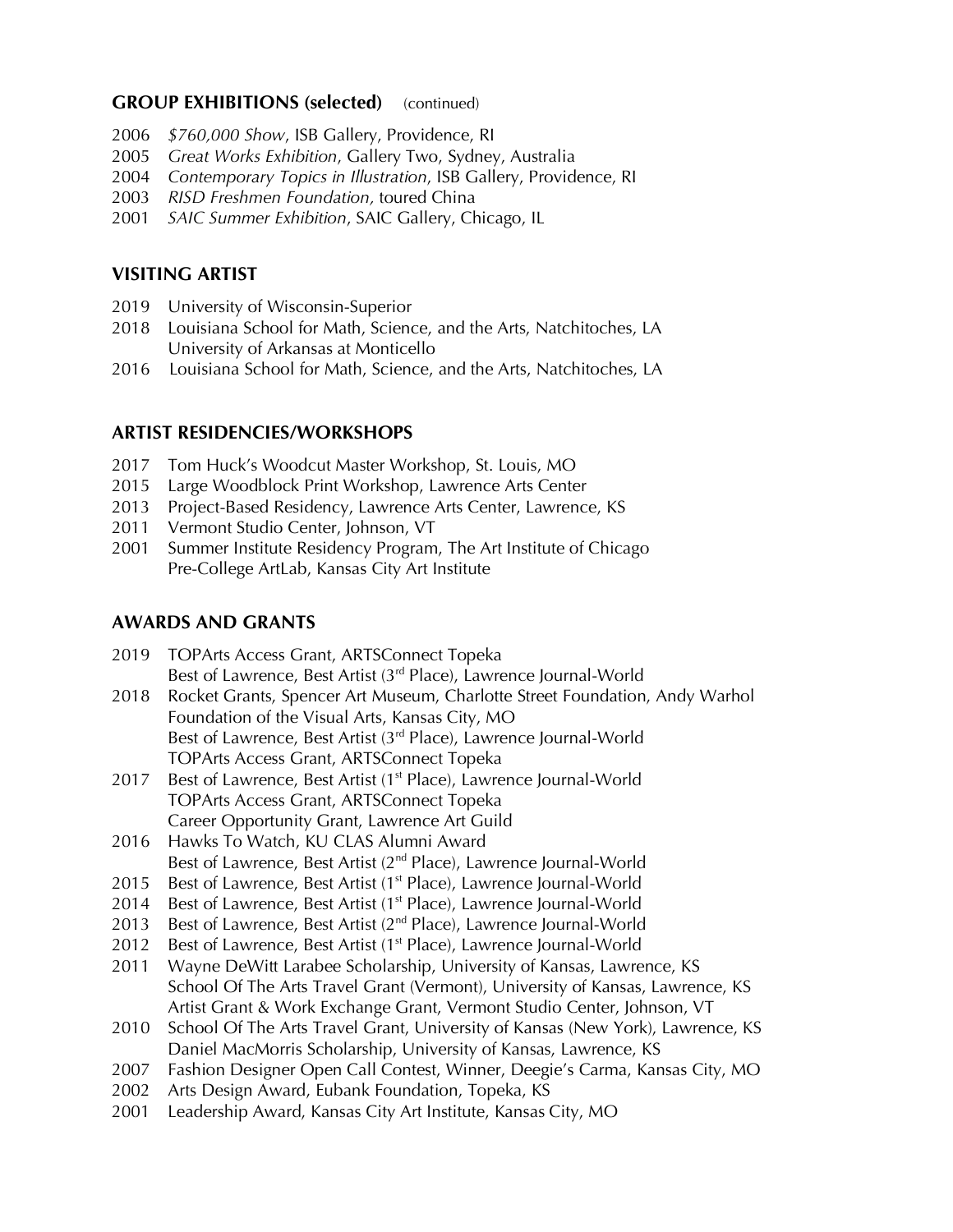## **REVIEWS, PUBLICATIONS and MEDIA ATTENTION**

- 2020 RISD XYZ Magazine, pg. 85, Spring/Summer Issue
- 2019 Simone Solondz, "Offering an Antidote to PTSD", RISD News, Nov. 19. Ryan Compeau, "Born To Kill", Fox 21 News, Oct. 10. Jessica Eley, "Local Artist Designs Chiefs Custom Cleats", Fox 4 News, Dec. 4.
- 2018 Hannah Brandt, "Lawrence Artist has hand in creating Chiefs footwear", KSNT, Dec. 13. Dylan Lysen, "Local Artist Designs Cleats for Kansas City Chiefs Players", LJWorld, Dec. 7. Alana Laflore, "Chiefs players will sport special cleats", Fox 4 News, Nov. 29. Simone Solondz, "Offering an Antidote to PTSD", RISD News, Nov. 19.
- 2017 Savana Maue, "Topeka Mural Creates Perfect Backdrop", Topeka Capital-Journal, Aug. 20.
- 2016 Nick Krug, "65 Colorful Characters", Lawrence Journal-World, Front page Arts, Nov. 20.
- 2015 Joanna Hlavacek, "Double Take", Lawrence Journal-World, Front page Arts, May 24. Not So Late Show. Guest appearance, May 21.
- 2014 Nadia Imfidon, "Pledging Through Paint", Lawrence Journal-World, Front page, August 17. Best Of Lawrence Magazine. Lawrence Journal-World Front page and pg 88.
- 2013 Sara Shepherd, "Arts District high-end fine art", LJWorld, Front page, April 24.
- 2012 Kansas City Voices,  $10<sup>th</sup>$  Anniversary Edition, Artwork featured on pg. 57. Andrew Travers, "Gonzo Goes Beyond Benton", Aspen Daily News, June 16.
- 2011 Abbie Stutzer, "John Sebelius on his film *Searching At Sturgis*", The Pitch, July 28. Brianne Pfannenstiel, "Artist, fashion designer, and filmmaker", Ink Magazine, June 21. The University of Wyoming's Art and Literature Journal, Owen Wister Review
- 2010 Steve Brisendine, "Bringing the Outcasts in: John Sebelius", Review, May 16. KU Collegian, Cover illustration and reproductions, Spring Edition.
- 2009 Kris Coronado, "Game Changer: John Sebelius", Express, March 9. Jay Leno, "Headlines", The Tonight Show with Jay Leno. NBC Television. March 3.
- 2008 Heather Krafft, "Local Fashion Designers Making Their Mark", Kansas City Star Aug. 7. John Sebelius, "Go Directly to Jail." Harper's June Issue. Nadia Pflaum, "A John Sebelius Update." The Pitch May 5. "KNOW+TELL" DETAILS March, pg 14. Fox & Friends. 3 minute segment January 28.

# **COLLECTIONS**

University of Kansas, School of Business, Lawrence, KS Bob Braudis, former Sheriff, Aspen, CO Laura Kelly, Governor of Kansas, Topeka, KS Carmela Spinelli, Head of Fashion Design (SCAD), Savannah, GA Jeff Albright, VP Ivy Funds, Kansas City, MO Treanor Architects, Lawrence, KS Gonzo Museum, Aspen, CO Evil Prints Studio. St. Louis, MO

#### **PUBLIC ART**

City of Topeka Abe and Jake's Landing, Lawrence, KS The Burger Stand, Topeka, KS The Levee Café, Lawrence, KS Ta Co., Lawrence, KS